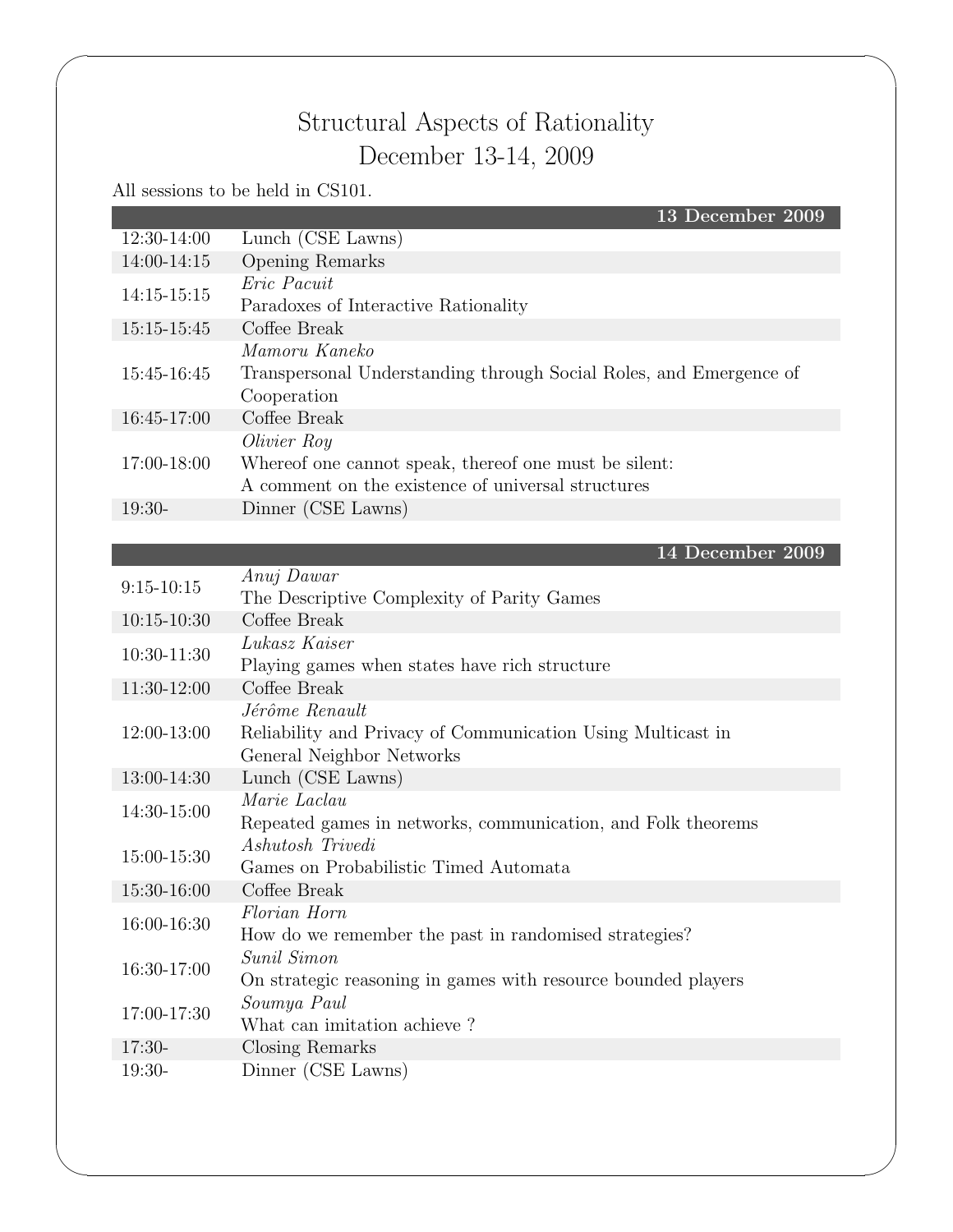## Foundations of Software Technology and Theoretical Computer Science December 15-17, 2009

All Invited talks in CS101, Sessions A in CS 101, Sessions B in CS102.

 $\sqrt{2\pi}$ 

|             |                                                      | 15 December 2009                      |
|-------------|------------------------------------------------------|---------------------------------------|
| 08:00-09:00 | Registration                                         |                                       |
|             | Invited Talk: R. Ravi                                |                                       |
| 09:00-10:00 | Iterative Methods in Combinatorial Optimization      |                                       |
|             | Chair: Ravi Kannan                                   |                                       |
| 10:00-10:30 | Coffee Break                                         |                                       |
| 10:30-12:30 | Session 1A                                           | <b>Session 1B</b>                     |
|             | Chair: Piyush P. Kurur                               | Chair: R. Ramanujam                   |
|             |                                                      |                                       |
|             | Vikraman Arvind, Pushkar Joglekar                    | Parosh Abdulla, Yu-Fang Chen, Lukáš   |
|             | and Srikanth Srinivasan.                             | Holík and Tomáš Vojnar.               |
|             | Arithmetic Circuits and the Hadamard                 | Mediating for Reduction (on Minimiz-  |
|             | Product of Polynomials                               | ing Alternating Buchi Automata)       |
|             | Braverman,<br>Stephen<br>Mark<br>Cook,               | Mikołaj<br>Bojańczyk<br>Szymon<br>and |
|             | Pierre McKenzie, Rahul Santhanam                     | Toruńczyk.                            |
|             | and Dustin Wehr.                                     | Deterministic Automata and Exten-     |
|             | Fractional Pebbling<br>Thrifty<br>and                | sions of Weak MSO                     |
|             | <b>Branching Programs</b>                            |                                       |
|             | Abhinav<br>Kumar,<br>Satyanarayana                   | Jérémie Cabessa,<br>Jacques Duparc,   |
|             | Lokam, Vijay M. Patankar and Jay-                    | Alessandro Facchini and Filip Murlak. |
|             | alal M.N. Sarma.                                     | The Wadge Hierarchy of Max-Regular    |
|             | Using Elimination Theory to construct                | Languages                             |
|             | Rigid Matrices                                       |                                       |
|             | Chandan Saha, Ramprasad Saptharishi                  | Stéphanie Delaune, Steve Kremer and   |
|             | and Nitin Saxena.                                    | Olivier Pereira.                      |
|             | The Power of Depth 2 Circuits over Al-               | Simulation based security in the ap-  |
|             | gebras.                                              | plied pi calculus                     |
| 12:30-14:00 | Lunch (CSE Lawns)                                    |                                       |
|             | <b>Invited Talk:</b> Anuj Dawar                      |                                       |
| 14:00-15:00 | Structure and Specification as Sources of Complexity |                                       |
|             | Chair: Anil Seth                                     |                                       |
| 15:00-15:30 | Coffee Break                                         |                                       |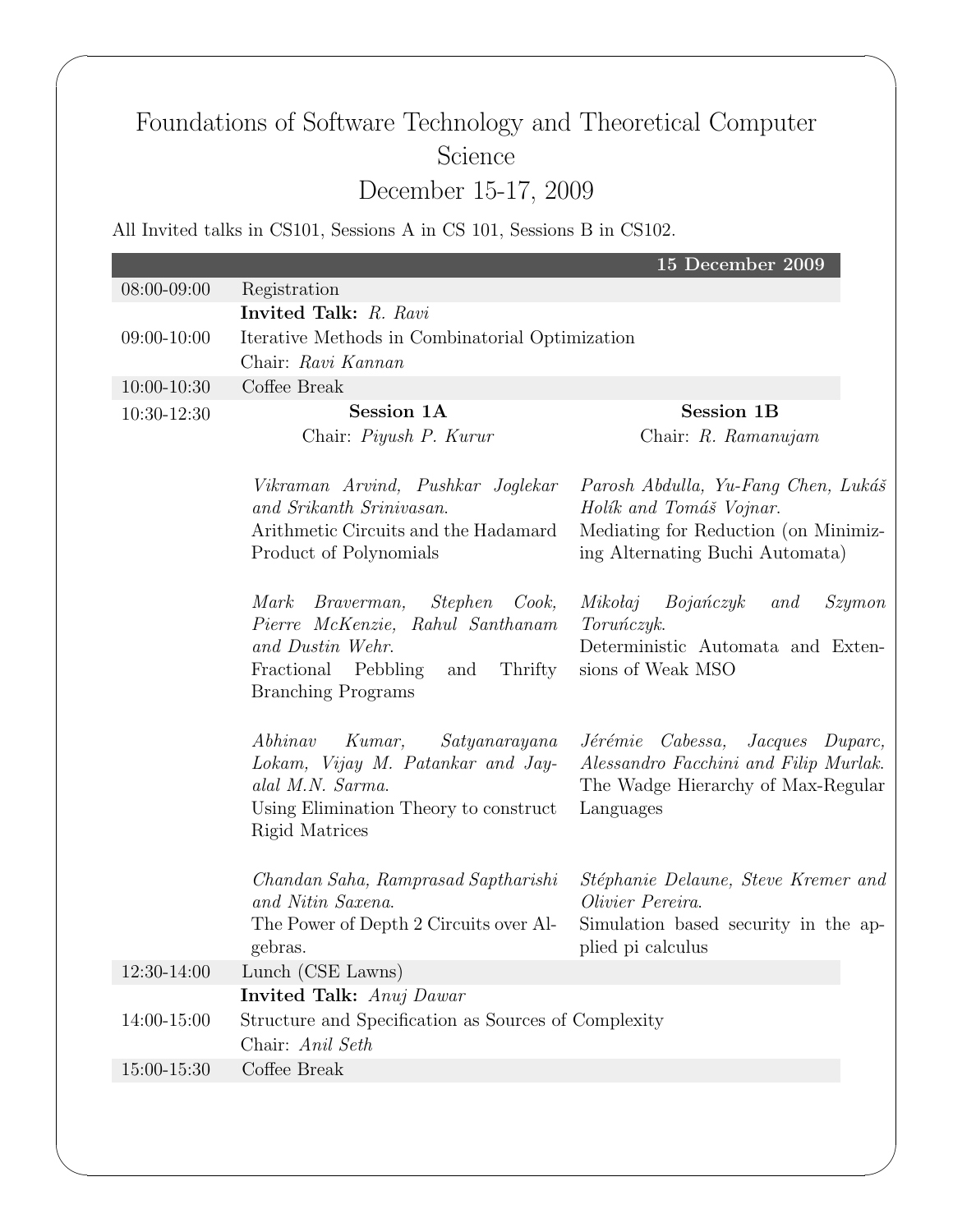| 15:30-17:00     | <b>Session 2A</b><br>Chair: Jaikumar Radhakrishnan                                                                                                                           | <b>Session 2B</b><br>Chair: Kamal Lodaya                                                                                 |
|-----------------|------------------------------------------------------------------------------------------------------------------------------------------------------------------------------|--------------------------------------------------------------------------------------------------------------------------|
|                 | Samir Datta, Prajakta Nimbhorkar,<br>Thomas Thierauf and Fabian Wagner.<br>Graph Isomorphism for $K_{\{3,3\}}$ -free and<br>$K_5$ -free graphs is in Log-space               | Tomáš Brázdil, Javier Esparza and<br>Stefan Kiefer.<br>On the Memory Consumption of Prob-<br>abilistic Pushdown Automata |
|                 | John Hitchcock, A Pavan and N. V<br>Vinodchandran.<br>Kolmogorov Complexity in Random-<br>ness Extraction                                                                    | Mark Kattenbelt and Michael Huth.<br>Verification and refutation of proba-<br>bilistic specifications via games          |
|                 | Marc Kaplan, Iordanis Kerenidis, So-<br>phie Laplante and Jérémie Rolan.<br>Non-Local Box Complexity and Secure<br>Function Evaluation                                       | Mathieu Tracol, Marcus Größer and<br>Christel Baier.<br>Recurrence and Transience for Proba-<br>bilistic Automata        |
| 17:15-18:00     | Special Session on "Remembering Rajeev Motwani"<br>Chair: Somenath Biswas                                                                                                    |                                                                                                                          |
| $19:30-$        | Dinner (CSE Lawns)                                                                                                                                                           |                                                                                                                          |
|                 |                                                                                                                                                                              |                                                                                                                          |
|                 | Invited Talk: Kim G. Larsen                                                                                                                                                  | 16 December 2009                                                                                                         |
| $09:00-10:00$   | Priced Timed Automata: Theory and Tools                                                                                                                                      |                                                                                                                          |
|                 | Chair: Madhavan Mukund                                                                                                                                                       |                                                                                                                          |
| $10:00 - 10:30$ | Coffee Break                                                                                                                                                                 |                                                                                                                          |
| 10:30-12:30     | <b>Session 3A</b>                                                                                                                                                            | <b>Session 3B</b>                                                                                                        |
|                 | Chair: Navin Goyal                                                                                                                                                           | Chair: Dietmar Berwanger                                                                                                 |
|                 | Stéphane Bessy, Fedor Fomin, Serge<br>Gaspers, Christophe Paul, Anthony<br>Perez, Saket Saurabh and Stéphan<br>Thomassé.<br>Kernels for Feedback Arc Set In Tour-<br>naments | Laurent Braud.<br>Covering of ordinals                                                                                   |
|                 | Fedor Fomin, Daniel Lokshtanov,<br>Venkatesh Raman and Saket Saurabh.<br>Subexponential Algorithms for Partial<br>Cover Problems                                             | Julien Cristau.<br>Automata and temporal logic over ar-<br>bitrary linear time                                           |
|                 | Anuj Dawar and Stephan Kreutzer.<br>Domination Problems in Nowhere-<br>Dense Classes of Graphs                                                                               | Alexander Rabinovich.<br>Synthesis of Finite-state and Defin-<br>ableWinning Strategies                                  |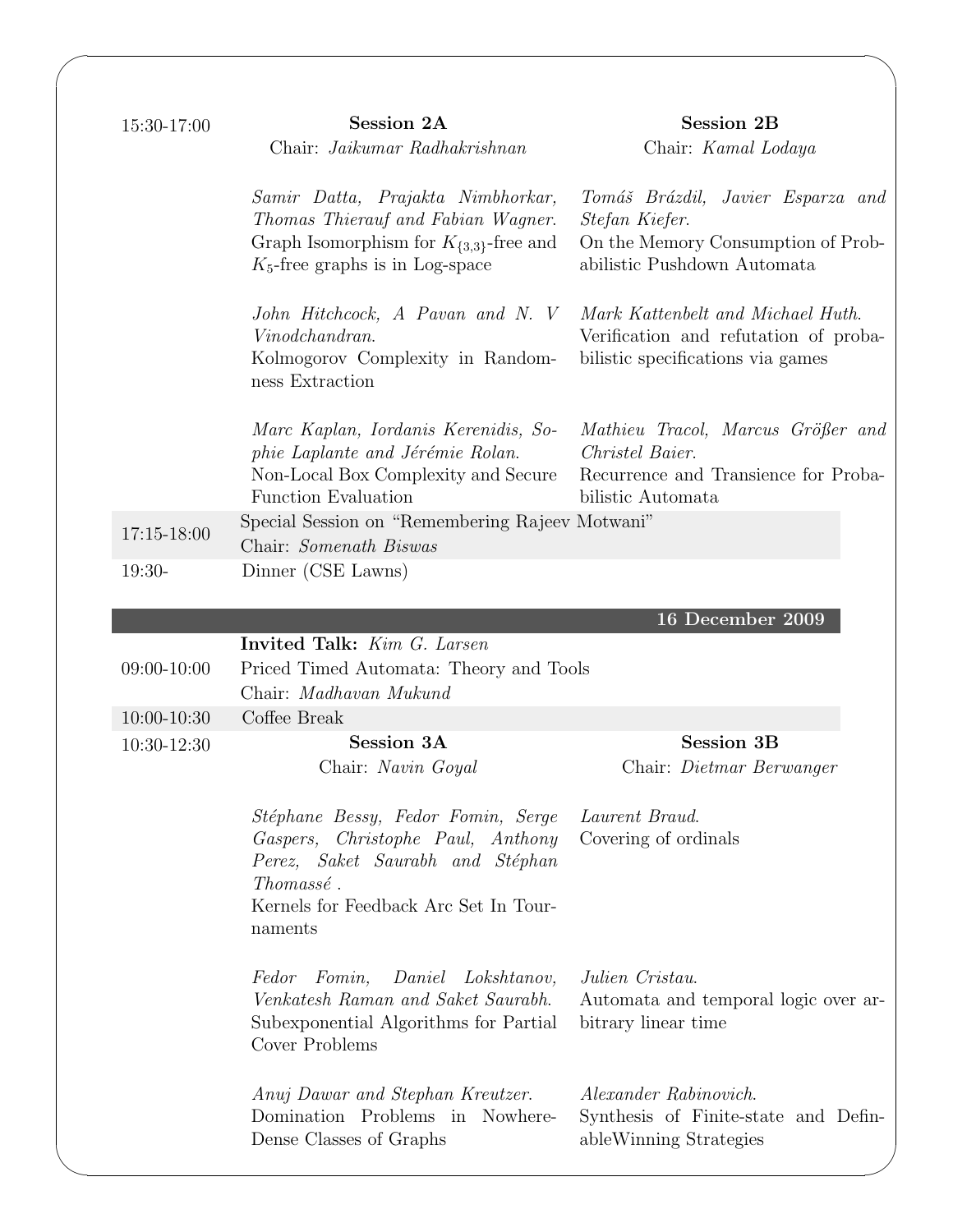| 12:30-14:00     | Joachim Kneis, Alexander Langer and<br>Peter Rossmanith.<br>A Fine-grained Analysis of a Simple In-<br>dependent Set Algorithm.<br>Lunch (CSE Lawns)                                                 | Soumya Paul and Sunil Easaw Simon.<br>Equilibrium<br>Generalised<br>Nash<br>in<br>Muller Games                                                          |
|-----------------|------------------------------------------------------------------------------------------------------------------------------------------------------------------------------------------------------|---------------------------------------------------------------------------------------------------------------------------------------------------------|
|                 | <b>Session 4A</b>                                                                                                                                                                                    | <b>Session 4B</b>                                                                                                                                       |
| 14:00-15:30     | Chair: Venkatesh Raman                                                                                                                                                                               | Chair: Sanjiva Prasad                                                                                                                                   |
|                 | Konstantinos Georgiou, Avner Magen<br>and Iannis Tourlakis.<br>On the Tightening of the Standard<br>SDP for Vertex Cover with $\ell_1$ Inequal-<br>ities                                             | Tomáš Brazdil, Vojtech Forejt, Jan<br>Krčál, Jan Křetínský and Antonin<br>Kučera.<br>Continuous-Time Stochastic Games<br>with Time-Bounded Reachability |
|                 | Chien-Chung Huang and Zoya Svitk-<br>$in a$ .                                                                                                                                                        | Laura Bozzelli, Axel Legay and Sophie<br>Pinchinat.                                                                                                     |
|                 | Donation Center Location Problem                                                                                                                                                                     | On Timed Alternating Simulation for<br>Concurrent Timed Games                                                                                           |
|                 | Rohit Khandekar, Guy Kortsarz and<br>Zeev Nutov.<br>Approximating Fault-Tolerant Group-<br><b>Steiner Problems</b>                                                                                   | Ankur Taly and Ashish Tiwari.<br>Deductive Verification of Continuous<br>Dynamical Systems                                                              |
| 15:30-16:00     | Coffee break                                                                                                                                                                                         |                                                                                                                                                         |
| 16:00-17:00     | <b>IARCS</b> Business Meeting                                                                                                                                                                        |                                                                                                                                                         |
| 19:30-          | Conference Banquet (Institute Guest House Lawns)                                                                                                                                                     |                                                                                                                                                         |
|                 |                                                                                                                                                                                                      |                                                                                                                                                         |
|                 |                                                                                                                                                                                                      | 17 December 2009                                                                                                                                        |
|                 | <b>Invited Talk:</b> Avi Wigderson                                                                                                                                                                   |                                                                                                                                                         |
| 09:00-10:00     | Randomness extractors – applications and constructions<br>Chair: Satya Lokam                                                                                                                         |                                                                                                                                                         |
| $10:00 - 10:30$ | Coffee break                                                                                                                                                                                         |                                                                                                                                                         |
| 10:30-12:00     | Session 5A                                                                                                                                                                                           | <b>Session 5B</b>                                                                                                                                       |
|                 | Chair: Amit Kumar                                                                                                                                                                                    | Chair: Deepak D'Souza                                                                                                                                   |
|                 |                                                                                                                                                                                                      |                                                                                                                                                         |
|                 | Mostafa<br>Ammar,<br>Deeparnab<br>Chakrabarty,<br>Atish<br>Sarma,<br>Das<br>$Subrahmanyam$ Kalyanasundaram and<br>Richard J. Lipton.<br>Algorithms for Message Ferrying on<br>Mobile ad hoc Networks | Christof Löding and Karianto Wong.<br>On Nondeterministic Unranked Tree<br>Automata with Sibling Constraints                                            |
|                 |                                                                                                                                                                                                      |                                                                                                                                                         |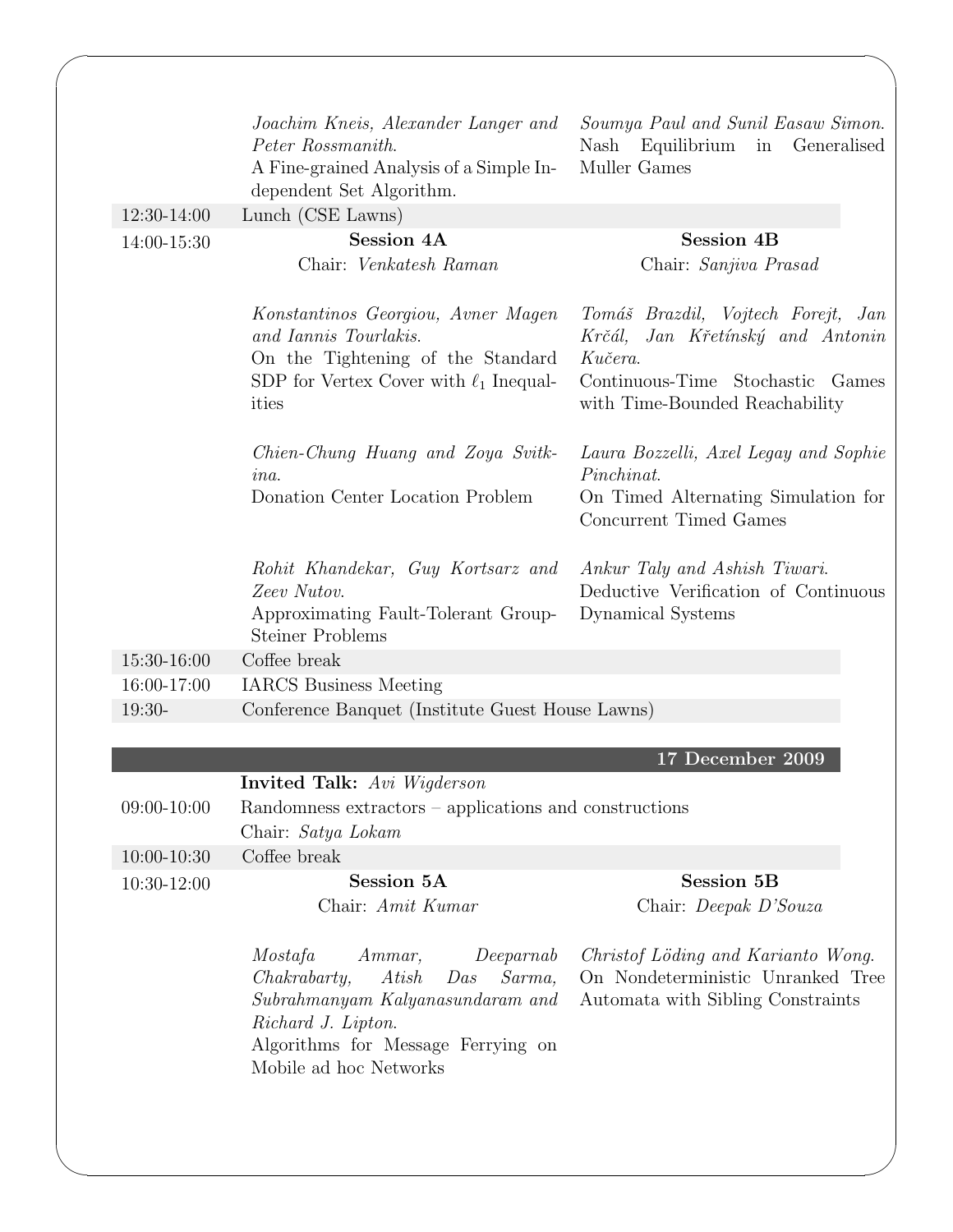|                 | Rohit Khandekar, Kirsten Hildrum,<br>Sujay Parekh, Deepak Rajan, Jay<br>Sethuraman and Joel Wolf.<br>Bounded Size Graph Clustering with<br>Applications to Stream Processing<br>Problem<br>André Madeira and S. Muthukrishnan. | Stéphane Demri, Marcin Jurdziński,<br>Oded Lachish and Ranko Lazić.<br>The covering and boundedness prob-<br>lems for branching vector addition sys-<br>tems<br>M. Praveen and Kamal Lodaya. |
|-----------------|--------------------------------------------------------------------------------------------------------------------------------------------------------------------------------------------------------------------------------|----------------------------------------------------------------------------------------------------------------------------------------------------------------------------------------------|
|                 | Functionally Private Approximations<br>of Negligibly-Biased Estimators                                                                                                                                                         | Modelchecking counting properties of<br>1-safe nets with buffers in para-<br><b>PSPACE</b>                                                                                                   |
| $12:15 - 12:30$ | Closing Session                                                                                                                                                                                                                |                                                                                                                                                                                              |
| 12:30-14:00     | Lunch (CSE Lawns)                                                                                                                                                                                                              |                                                                                                                                                                                              |
| $20:00-$        | Dinner (Institute Guest House Lawns)                                                                                                                                                                                           |                                                                                                                                                                                              |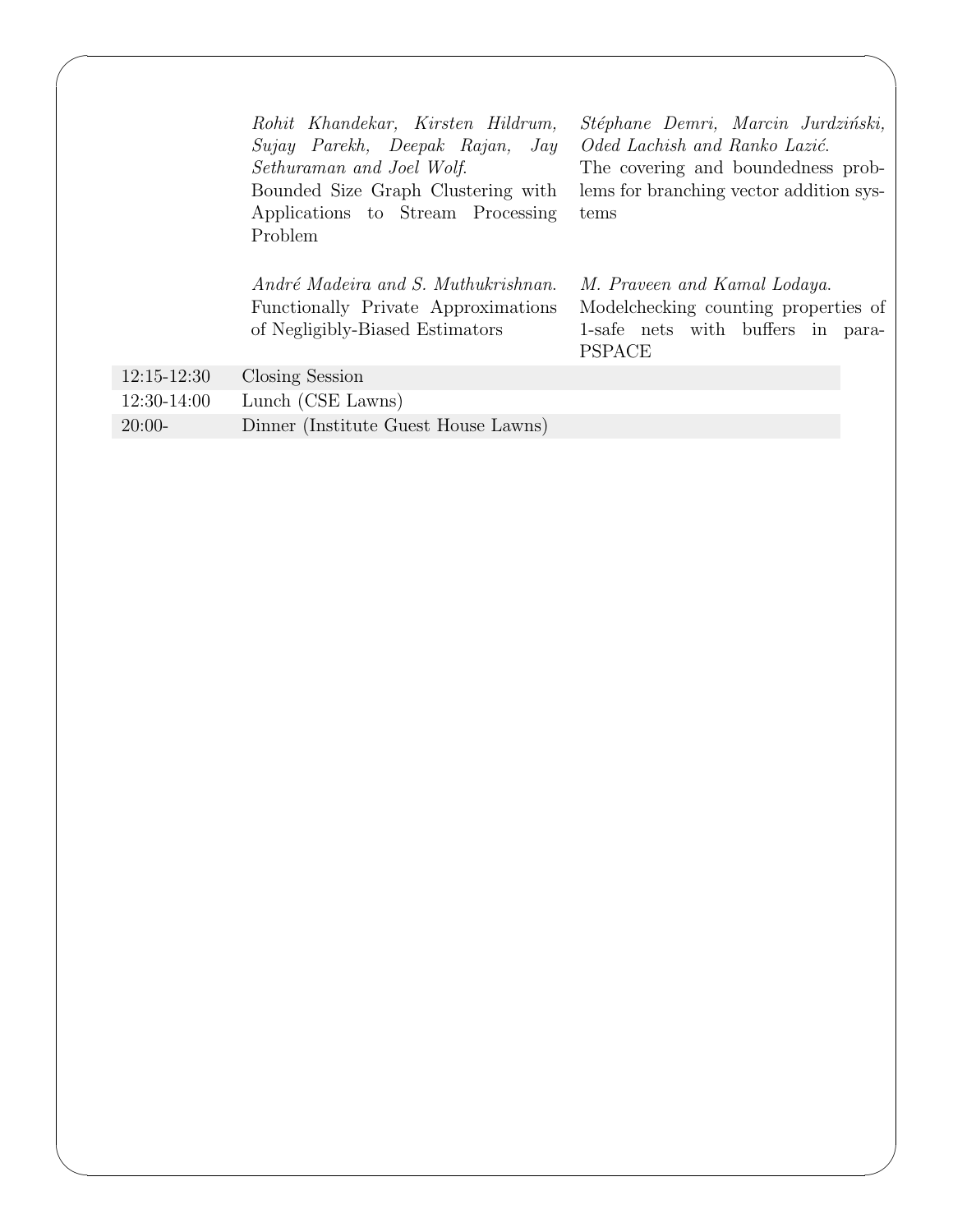## Workshop on Algorithms for Processing Massive Data Sets December 18-20, 2009

## All sessions to be held in CS101.

 $\sqrt{2\pi}$ 

✫

17 December 2009 19:30- Dinner along with FSTTCS delegates (Institute Guest House Lawns)

|                                            | 18 December 2009                                                                                            |  |
|--------------------------------------------|-------------------------------------------------------------------------------------------------------------|--|
|                                            | <b>Session I, Chair:</b> Michael Mahoney                                                                    |  |
|                                            | Joel Tropp                                                                                                  |  |
| $08:45-09:45$                              | Finding structure with randomness: Stochastic algorithms for computing<br>approximate matrix decompositions |  |
| $09:45-10:15$                              | Coffee Break                                                                                                |  |
| <b>Session II, Chair:</b> Joel Tropp       |                                                                                                             |  |
| $10:15 - 11:15$                            | Michael Mahoney<br>Linear Algebra methods for heavy tailed informatics graphs                               |  |
| $11:15 - 12:15$                            | <i>Inderjit Dhillon</i><br>Guaranteed Rank Minimization via Singular Value Projection                       |  |
| $12:15 - 14:00$                            | Lunch (CSE Lawns)                                                                                           |  |
| <b>Session III, Chair:</b> Andrew McGregor |                                                                                                             |  |
| 14:00-14:55                                | Jelani Nelson<br>A Space-Optimal Algorithm for Sketching Small Moments                                      |  |
| 14:55-15:40                                | David Woodruff<br>Moments and Sampling                                                                      |  |
| 15:40-16:10                                | Coffee Break                                                                                                |  |
| Session IV, Chair: David Woodruff          |                                                                                                             |  |
| 16:10-16:40                                | Rina Panigrahy<br>Estimating PageRank on Graph Streams                                                      |  |
| 16:40-17:20                                | Kryzsztof Onak<br>Approximate Pattern Matching and the Query Complexity of Edit Distance                    |  |
| $19:30-$                                   | Dinner (Institute Guest House Lawns)                                                                        |  |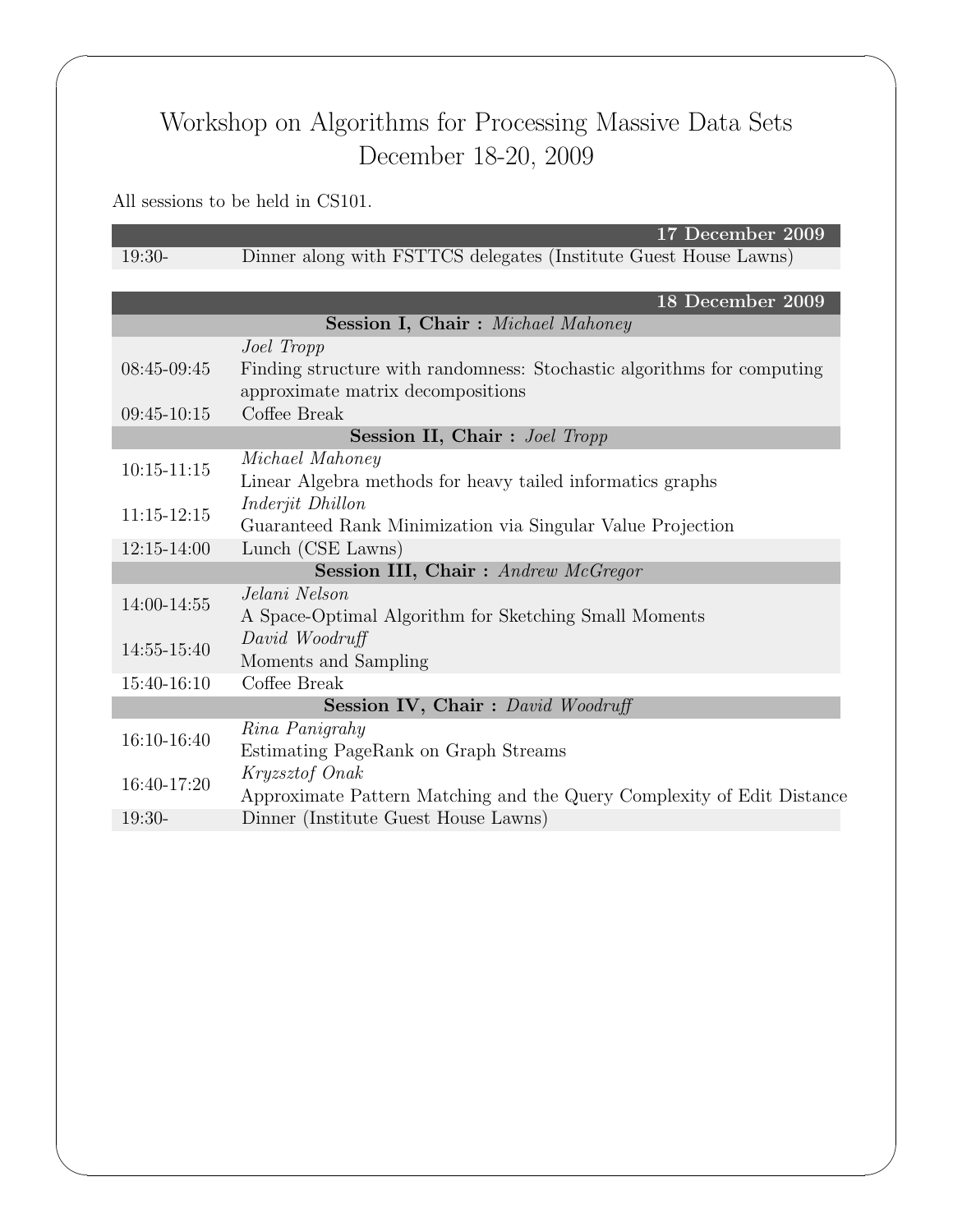|                                   | 19 December 2009                                    |  |
|-----------------------------------|-----------------------------------------------------|--|
|                                   | <b>Session V, Chair:</b> Christian Sohler           |  |
| $08:45-09:45$                     | Sudipto Guha                                        |  |
|                                   | Beyond the Moraines: New Directions in Streaming    |  |
| 09:45-10:30                       | Andrew McGregor                                     |  |
|                                   | Annotations in Data Streams                         |  |
| 10:30-11:00                       | Coffee Break                                        |  |
|                                   | Session VI, Chair: Pankaj Agarwal                   |  |
| 11:00-11:45                       | Christian Sohler                                    |  |
|                                   | Comp. Geometry                                      |  |
| $11:45-12:15$                     | Christiane Lammersan                                |  |
|                                   | Comp. Geometry                                      |  |
| $12:15 - 14:00$                   | Lunch (CSE Lawns)                                   |  |
|                                   | <b>Session VII, Chair:</b> Piotr Indyk              |  |
| 14:00-14:45                       | Pankaj Agarwal                                      |  |
|                                   | Comp. Geometry                                      |  |
| 14:45-15:15                       | Dan Feldman                                         |  |
|                                   | Comp. Geometry                                      |  |
| $15:15-15:40$                     | Coffee Break                                        |  |
| Session VIII, Chair: Sudipto Guha |                                                     |  |
| 15:40-16:40                       | Piotr Indyk                                         |  |
|                                   | Compressed Sensing                                  |  |
| $16:40-17:00$                     | Coffee Break                                        |  |
| $17:00-$                          | Open Problems Session (Session Chair: Sudipto Guha) |  |
| $19:30-$                          | Workshop Dinner (Institute Guest House Lawns)       |  |